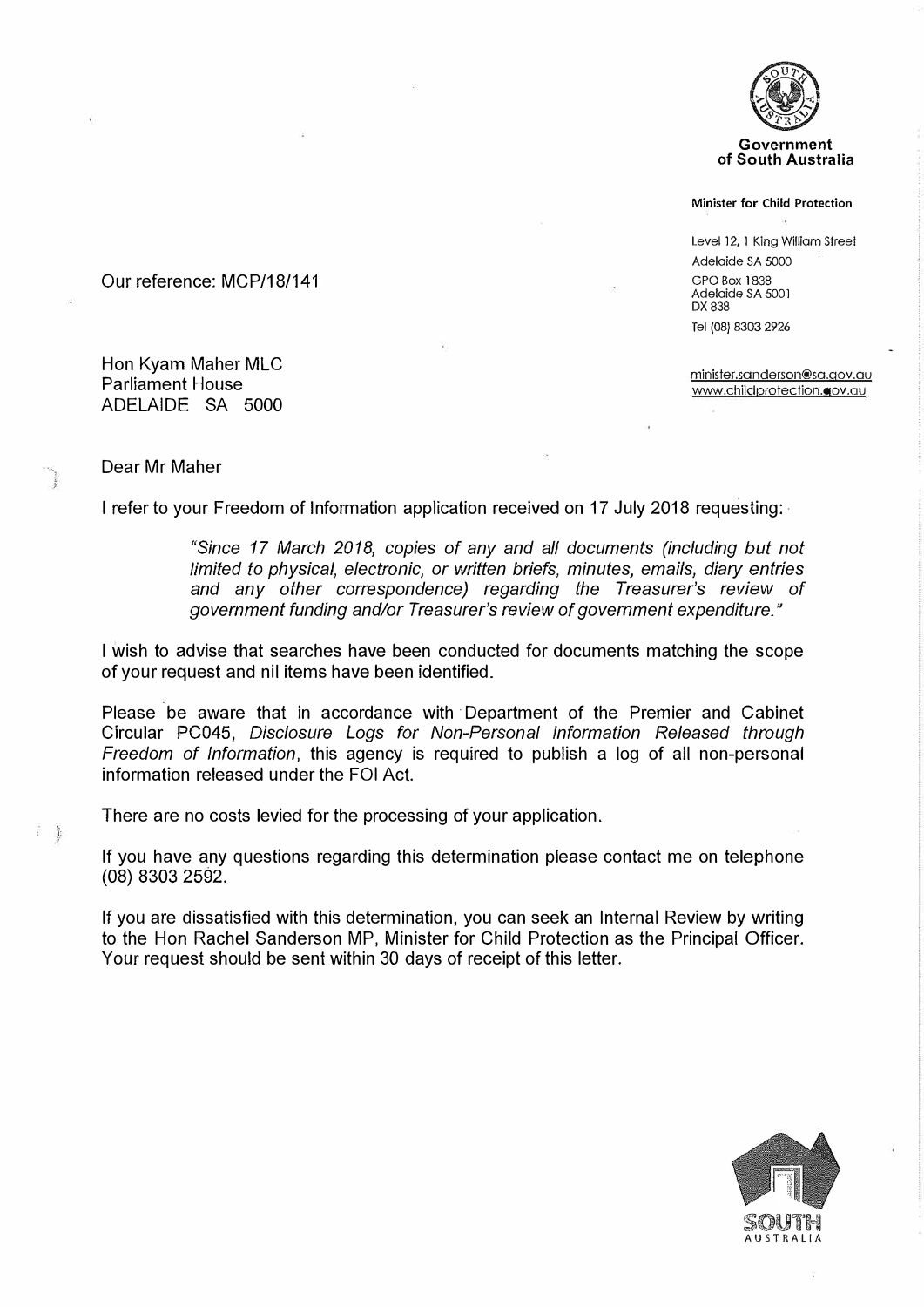I have also enclosed a copy of your rights to review and appeal this determination, which explains your review options.

Yours sincerely

l

**Christian Fenech ACCREDITED FREEDOM OF INFORMATION OFFICER** 

 $30$  July 2018

 $\left\{ \begin{array}{c} 1 \\ 1 \end{array} \right\}$